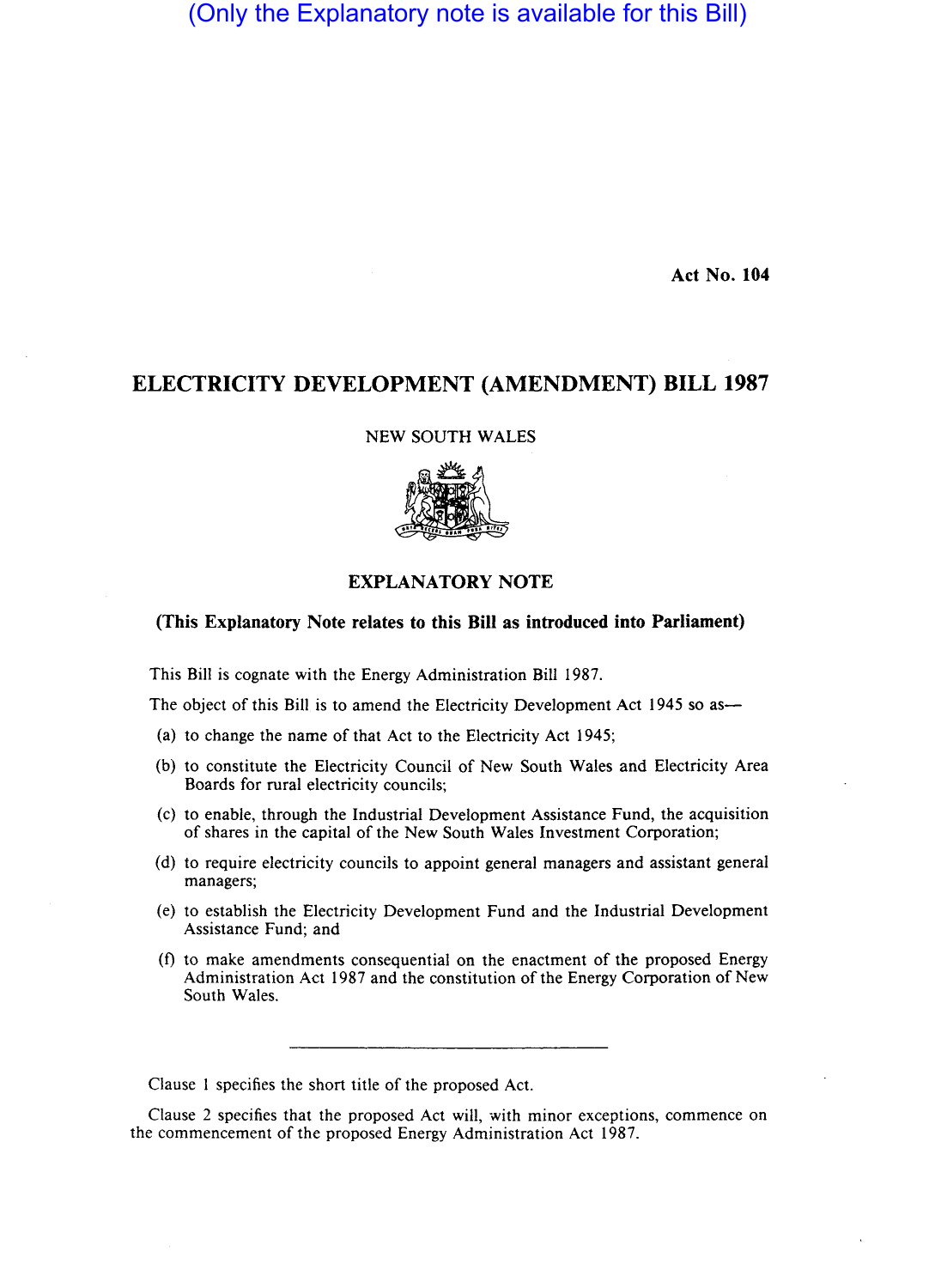Clause 3 provides that the Electricity Development Act 1945 is referred to as the Principal Act.

Clause 4 gives effect to the Schedules of amendments to the Principal Act.

Clause 5 gives effect to the Schedule amending the Public Finance and Audit Act 1983.

Clause 6 gives effect to the Schedule providing for the transfer of part of the area of Parramatta from the Sydney County District to the Prospect County District.

SCHEDULE I-AMENDMENTS TO THE PRINCIPAL ACT RELATING TO THE ELECTRICITY COUNCIL OF NEW SOUTH WALES, ELECTRICITY AREA BOARDS AND ELECTRICITY COUNCILS

Schedule 1 (I) inserts definitions of "Electricity council" and "Electricity Council" into section 4 (Interpretation) of the Principal Act.

Schedule I (2) inserts proposed Parts 11, IIA and lIB into the Principal Act.

Proposed Part 11 (Electricity Council of New South Wales) contains the following proposed sections:

- Section 5 (Constitution of the Electricity Council) constitutes the Electricity Council of New South Wales.
- Section 5A (Functions of the Electricity Council) sets out the functions of the Electricity Council, which mainly relate to giving advice and making reports and recommendations to the Minister.
- Section 5B (Staff and facilities) enables the Electricity Council to use staff of the Corporation or the Department of Energy.
- Section 5c (Committees) enables the Electricity Council to appoint committees.
- Section 5D (Program and estimate) requires the Electricity Council to prepare annual financial estimates as well as a program.
- Section 5E (Information) empowers the Council to obtain information from electricity supply authorities.
- Proposed Part IIA (Electricity Area Boards) contains the following proposed sections:
	- Section 6 (Constitution of Area Boards) enables Electricity Area Boards to be constituted for specified electricity councils (other than the metropolitan councils).
	- Section 6A (Functions of an Area Board) sets out the functions of Area Boards.
	- Section 6B (Committees) enables Area Boards to appoint committees.
	- Section 6c (Costs of Area Boards) provides for the costs of each Area Board to be borne by its constituent electricity councils.

Proposed Part lIB (Electricity councils) contains the following proposed sections:

Section 7 (Electricity councils to be subject to Ministerial control) provides for electricity councils to be subject, in their electricity supply functions, to the control and direction of the Minister for Energy and Technology.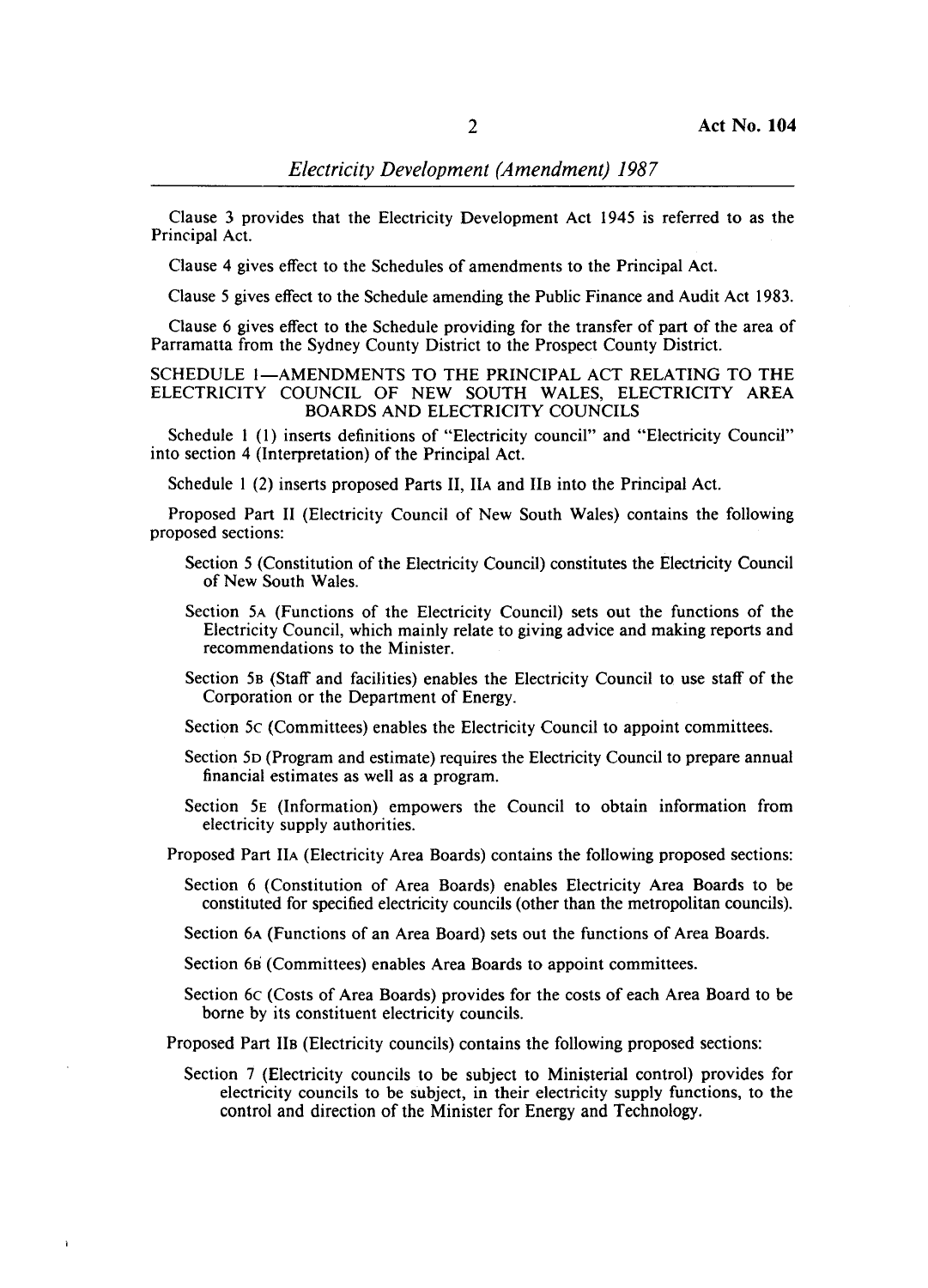- Section 7A (Appointment of government representatives to electricity councils) enables the Minister to appoint 2 persons as delegates to any of the metropolitan electricity councils and I person as a delegate to any other electricity council.
- Section 7B (Operations of electricity councils) sets out the duties of electricity councils in the exercise of their functions related to the supply of electricity. These include a duty to carry out their functions efficiently and economically.
- Section 7c (Miscellaneous financial matters) contains miscellaneous financial provisions.
- Section 7D (Contributions to the Electricity Development Fund and the Industrial Development Assistance Fund) provides for electricity councils to contribute, by way of loans to the Corporation, on certain conditions to the Electricity Development Fund and the Industrial Development Assistance Fund. Amounts may be paid to the councils from that Fund in accordance with those conditions.
- Section 7E (Certain provisions of Local Government Act 1919 not to apply to electricity councils) excludes certain provisions of the Local Government Act 1919, and Ordinance No. 4 under that Act, to the extent to which they are inconsistent with the Principal Act from applying to electricity councils.
- Section 7F (Sydney County Council) contains provisions constituting the Sydney County District and the Sydney County Council and giving the Council certain functions under the Local Government Act 1919.
- Section 70 (Shortland County Council) deems to be omitted from the proclamation delegating functions to the Shortland County Council those functions contained in the Borough of Newcastle Electric Lighting Act (1892) consequent on the proposed repeal of that Act.
- Section 7H (General managers of county councils) provides for the appointment of general managers by county councils that are electricity councils. The general manager will be the chief executive officer of the council and will be appointed for a term not exceeding 7 years at a time.
- Section 71 (Assistant general managers of county councils) provides for the appointment of assistant general managers by county councils that are electricity councils.
- Section 7J (Provisions relating to the employment of general managers and assistant general managers) gives effect to provisions relating to the employment of general managers and assistant general managers and the first appointments by councils of general managers and assistant general managers.
- Section 7K (Functions of general managers) confers on the general manager of a council the council's functions relating to the employment, suspension and termination of the council's employees as well as all the other functions of the council except its reserved functions. The general manager will also-
	- (a) be required to prepare financial estimates;
	- (b) make contracts for and on behalf of the council; and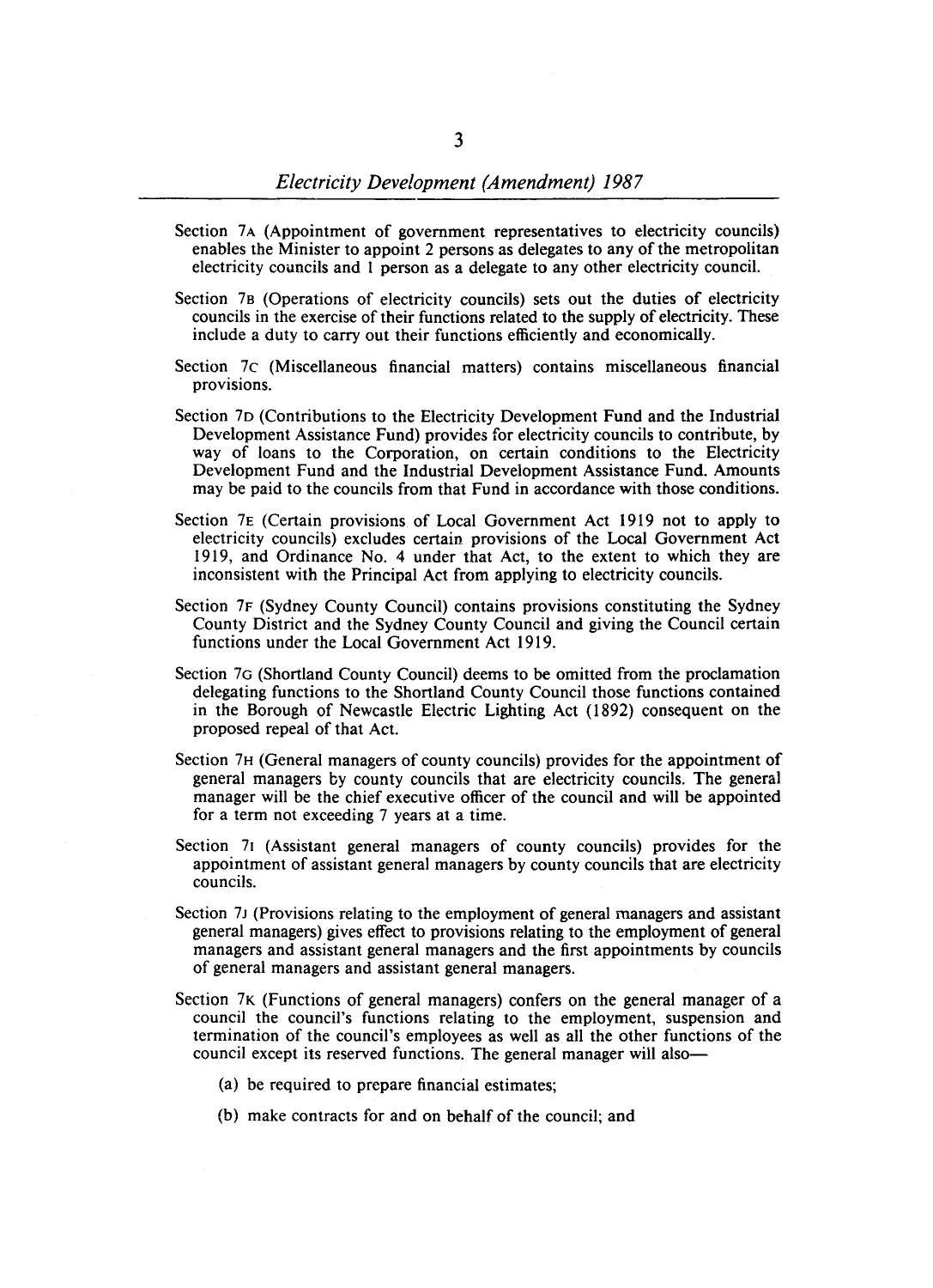- (c) carry into effect all lawful orders of the council relating to its reserved functions.
- Section 7L (Strategic plans and annual operating plans) requires the general manager to prepare and submit plans setting out the strategy for the council in carrying out its functions and for its annual operation.
- Section 7M (Genera! manager to provide information and advice) provides for the general manager to give advice and assistance to the council.
- Section 7N (Functions relating to tenders) enables a general manager of a council to call for and accept tenders for contracts involving the expenditure of amounts not exceeding \$50,000, or such other amount as may be prescribed by or under the Principal Act or the Local Government Act 1919.
- Section 70 (Functions relating to staff) gives the general manager of a council power to appoint, control and supervise the employees of the council.
- Section 7p (Delegation of functions by general managers) provides for the delegation by the general manager of his or her functions.
- Section 7Q (Reserved functions) sets out the reserved functions of a council. These include the making of a rate, the voting of money for expenditure, the acquisition of land and the acceptance of tenders of more than \$50,000. A duty is imposed on the general manager to advise and assist the council in relation to the reserved functions. Reserved functions may only be exercised by the council.
- Section 7R (General manager to act by signed order) sets out a procedure for the doing of acts by the general manager which would ordinarily be required to be done by a resolution of a council.

í

- Section 7s (Evidence of orders) provides for orders or copies of orders to be received by courts as evidence.
- Section 7T (Attendance at meetings) gives the general manager of a council the right to attend and take part in, but not to vote at, meetings of the council. The general manager must attend a meeting of the council if required to do so by the council.
- Section 7u (Legal proceedings) enables the general manager to act for and on behalf of the council in legal proceedings.

Schedule 1 (3) inserts into section 37 (Regulations) a power to make regulations with respect to the advertisement of vacancies for general managers and assistant general managers of councils and notification of their appointments.

Schedule 1 (4) inserts the following proposed Schedules into the Principal Act:

- Schedule 1 contains provisions relating to the members of the Electricity Council of New South Wales.
- Schedule 2 contains provisions relating to the procedure of the Electricity Council of New South Wales.

Schedule 3 contains provisions relating to the members of Electricity Area Boards.

Schedule 4 contains provisions relating to the procedure of Electricity Area Boards.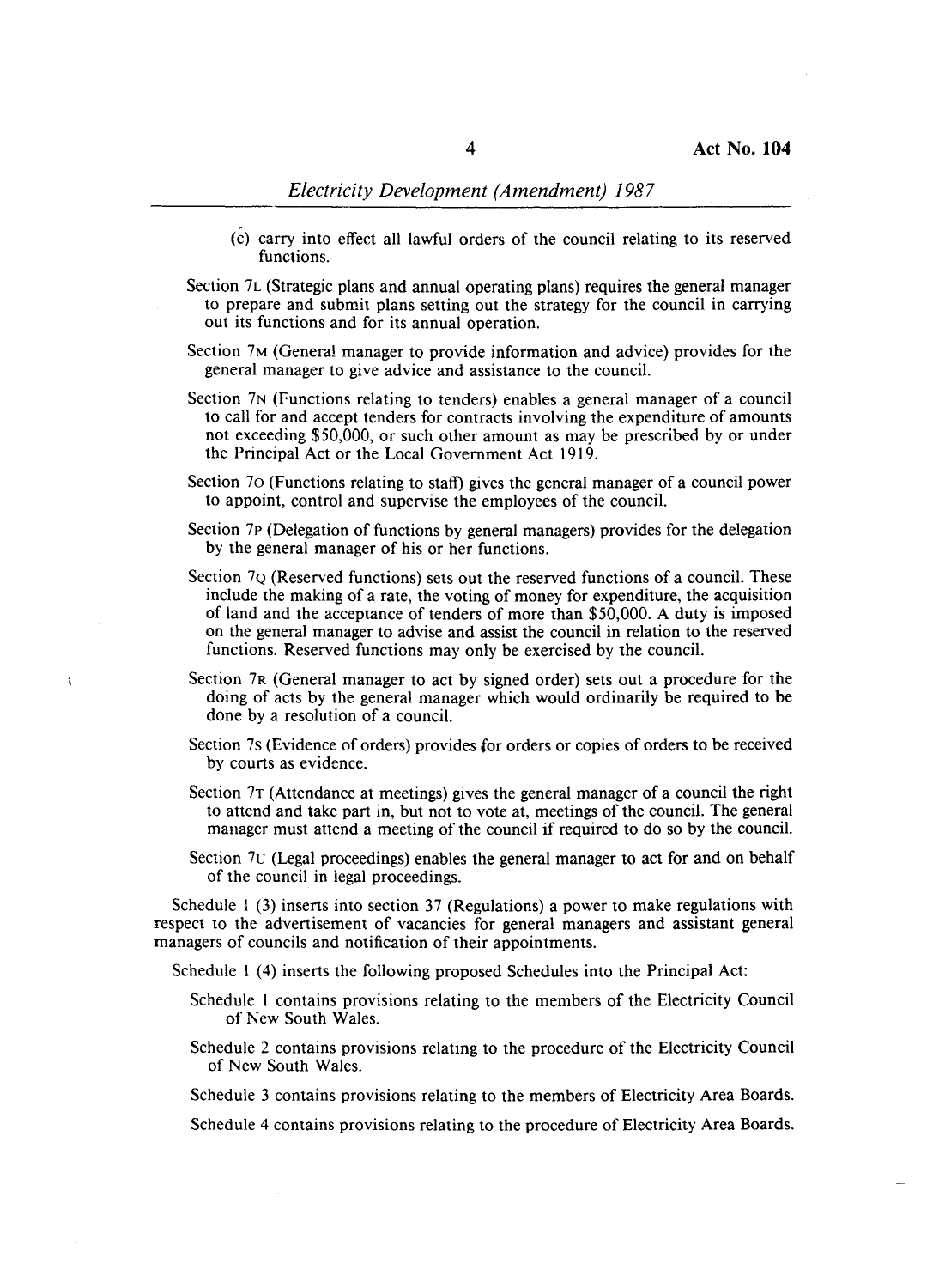Schedule 5 sets out the local government areas which constitute the Sydney County District.

Schedule 6 sets out the electoral constituencies, and the number of delegates for each constituency, of the Sydney County Council.

Schedule 7 contains provisions relating to the general managers and assistant general managers of county councils that are electricity councils.

SCHEDULE 2-MISCELLANEOUS AMENDMENTS TO THE PRINCIPAL ACT

Schedule 2 (1), (4), (5), (7), (8), (10), (19), (21), (24), (25), (27)–(41) and (47) amend the Principal Act as a consequence of the enactment of the proposed Energy Administration Act 1987 and the replacement of the Energy Authority of New South Wales with the Energy Corporation of New South Wales and the Department of Energy and make other minor amendments to the Principal Act.

Schedule 2 (2) amends section I (Short title and commencement) of the Principal Act to change the name of the Principal Act to the Electricity Act 1945.

Schedule 2 (3) amends section 4 (Interpretation) of the Principal Act by inserting definitions of "Corporation", "Council", "Director", "Electricity Development Fund" and "Industrial Development Assistance Fund" and omitting the definitions of "Authority" and "Electricity Development Account" and in other respects.

Schedule  $2(6)$  omits section 10 (Inquiries and investigations) of the Principal Act.

Schedule 2 (9) omits section 13 (Authority may grant subsidies) of the Principal Act.

Schedule 2 (11) amends section 13B (Electricity supply authority to notify Corporation of certain matters) of the Principal Act in relation to, the notification of increased charges.

Schedule 2 (12) omits section 13c (Payment of subsidies for reductions in charges out of Electricity Development Account) of the Principal Act.

Schedule 2 (13) substitutes section 14 (Corporation may fix charges for bulk electricity etc.) of the Principal Act to enable the Corporation to fix charges for bulk electricity by directions to electricity councils.

Schedule 2 (14) substitutes section 14A (Application of Part to Electricity Commission) of the Principal Act which exempts the Commission from almost all of Part **III** of the Act.

Schedule 2 (15) amends section 14AAA (Corporation empowered to effect or arrange insurance policies on behalf of electricity supply authorities) of the Principal Act to enable the Corporation to arrange for electricity supply authorities to enter into insurance policies, in addition to its power to enter into such policies.

Schedule 2 (16)-(18) amend sections 14AAB-14AAD of the Principal Act as a consequence of the amendment made by Schedule 2 (15).

Schedule 2 (20) amends section 14c (Amount of rebate) of the Principal Act as a consequence of the enactment of the proposed Local Government (Electricity) Amendment Act 1987 and the proposed repeal of the Municipal Council of Sydney Electric Lighting Act 1896.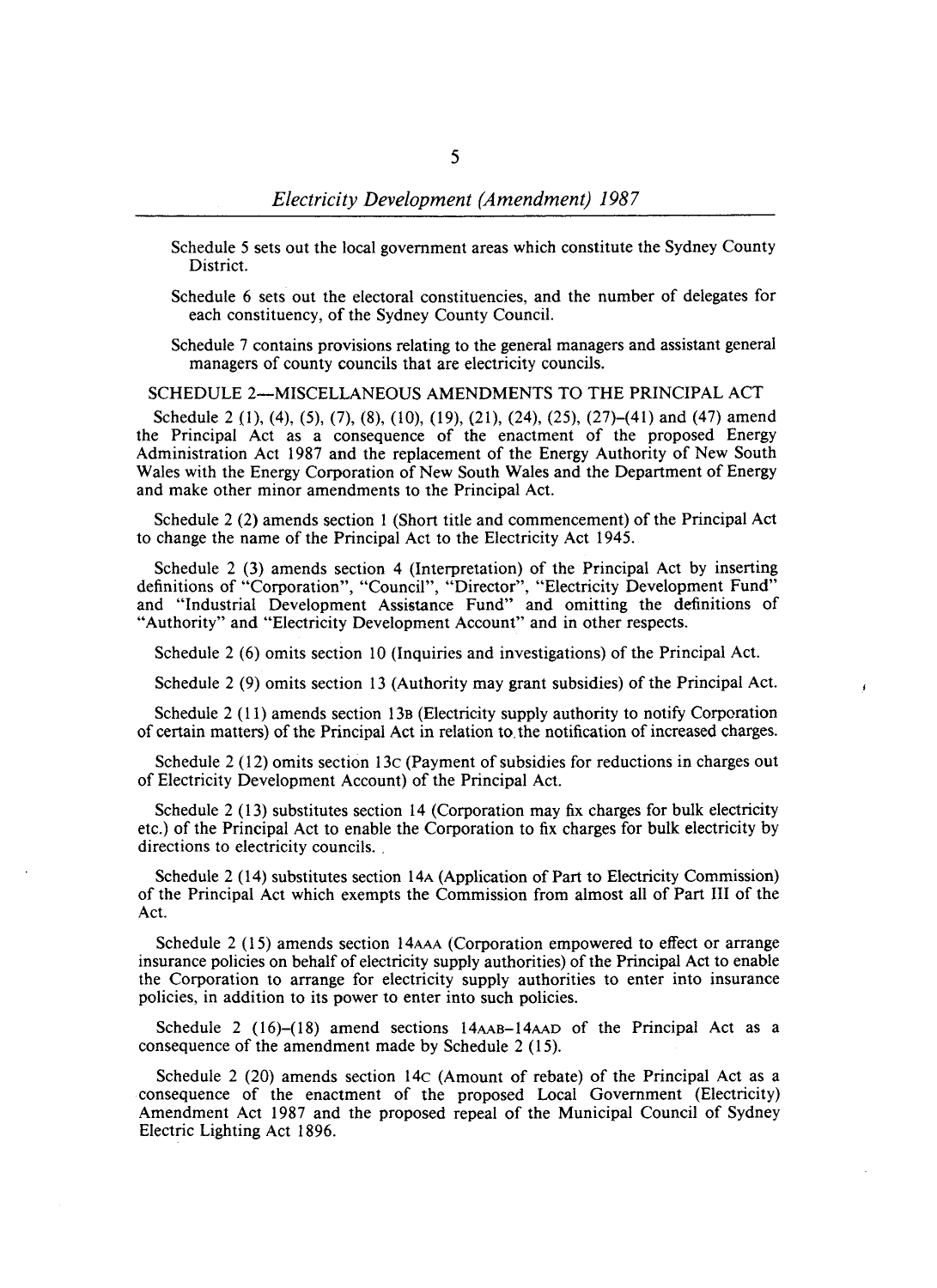Schedule 2 (22) amends section 14N (Application of Part IIIc) of the Principal Act as a consequence of an amendment made by Schedule 2 (3).

Schedule 2 (23) inserts proposed Part IV (Finance) into the Principal Act. The proposed Part contains the following proposed sections:

- Section 15 (Electricity Development Fund) establishes the Electricity Development Fund.
- Section 16 (Application of Electricity Development Fund) sets out the purposes for which the Fund may be applied.
- Section 17 (Contributions to the State Energy Research and Development Fund) provides for contributions to be made to the State Energy Research and Development Fund from the Electricity Development Fund.
- Section 18 (Agreements as to grants, subsidies etc.) enables the Corporation to require electricity supply authorities to enter into agreements relating to grants, loans and subsidies.
- Section 19 (Industrial Development Assistance Fund) establishes the Industrial Development Assistance Fund.
- Section 19AA (Application of Industrial Development Assistance Fund) sets out the purposes for which the Fund may be applied.
- Section 19AB (Contributions by electricity councils and Commission) requires electricity councils and the Electricity Commission to make contributions under the proposed Act.

Schedule 2 (26) amends section 19c (Payments to Traffic Route Lighting Subsidy Account) of the Principal Act to require payments to be made to the Account by the Corporation (75 per cent) and the Commissioner for Main Roads (25 per cent).

Schedule 2 (43) inserts proposed Part VI (Restrictions on works, agreements and trading undertakings) into the Principal Act. The proposed Part contains the following proposed sections:

- Section 27 (Restrictions on trading undertakings and supply of electricity) prohibits a council from carrying on certain trading and other activities without the permission of the Corporation.
- Section 27A (Restriction on certain works) prohibits certain persons from erecting or extending power stations and transmission lines without the approval of the Corporation.
- Section 27AB (Approvals) makes provision with respect to approvals given under the proposed Part.
- Section 27AC (Offences) creates certain offences arising out of the prohibitions contained in the proposed Part.

Schedule 2 (44) amends section 27B (Offence to impose charges for the resupply of electricity in certain cases) of the Principal Act to require people (such as landlords) resupplying electricity to make and furnish records as to that resupply.